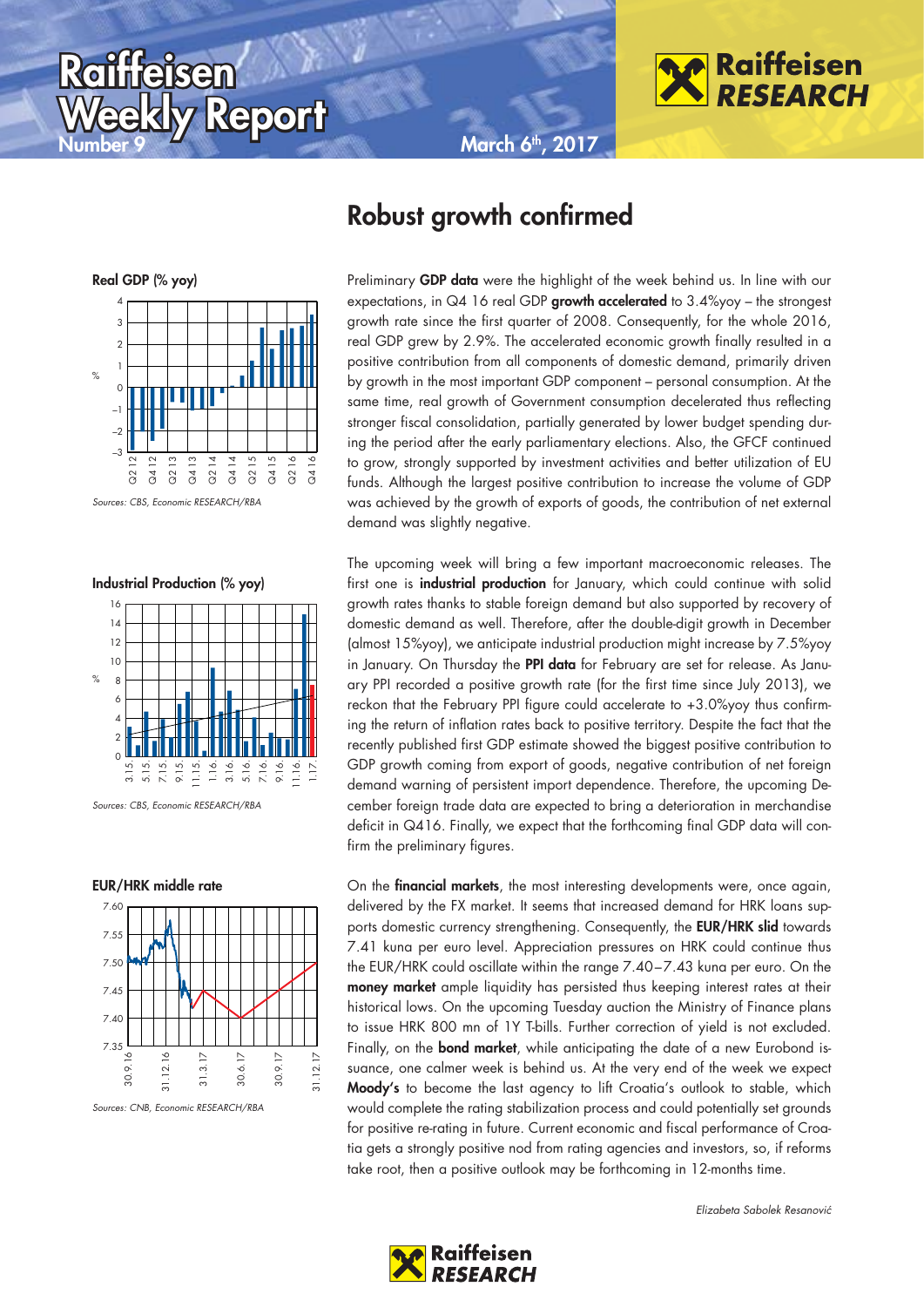







Sources: ZSE, Economic RESEARCH/RBA

#### **Trading comment**

The trading week on ZSE was labeled by 4Q reporting season. Regular stock turnover was wow lower and amounted to HRK 21 mn daily on average while **HT** was the most traded share with total turnover of HRK 25 mn. CROBEX index lost 1.1% wow whereas among CROBEX constituents the weakest performance was recorded by **Atlantic Grupa**. As regards the sector indices, the top performer was CROBEXkonstrukt while F&B shares posted the largest wow drop. Regional equity indices had mostly negative performance on the weekly level.

#### **Company news**

**Zagrebačka Banka** announced a dividend proposal in the amount of HRK 5.3 per share, which should be payed to shareholders registered as of April 25, 2017. **Valamar Riviera** announced strong top line growth also in 4Q 16, while on a FY basis the sales went up by 14.7%. The net profit amounted to HRK 342.2 mn, which is more than tripled compared to 2015. The sales of **Adris Grupa** came in 23.1% lower than in 2015, while the bottom line stood at HRK 461.1 mn. Atlantic Grupa announced 5.5% sales drop and 32.8% lower net profit. Lower top line is foremost a result of lower revenues of Sports unit. **Ledo** realized sales (+1.8%) as well as bottom line (+7.6%) growth in 2016.

#### **In this week**

In this week we expect similar trading dynamics on ZSE, i.e. continuation of somewhat lower investors' activity.

Ana Turudić

## **Market performance**

| Index                                                    | 1w%     | ytd %   | Value on* |
|----------------------------------------------------------|---------|---------|-----------|
|                                                          |         |         | 3.3.2017  |
| <b>MICEX (RU)</b>                                        | 1.94    | $-6.25$ | 2,093     |
| CROBEX (HR)                                              | 1.13    | 12.46   | 2,243     |
| SASX10 (BH)                                              | 1.00    | $-7.36$ | 640       |
| BETI (RO)                                                | $-0.53$ | 12.26   | 7,954     |
| <b>BUX (HU)</b>                                          | $-0.55$ | 2.76    | 32,886    |
| BELEX15 (RS)                                             | $-0.88$ | $-0.22$ | 716       |
| SOFIX (BG)                                               | $-0.93$ | 3.57    | 607       |
| WIG30 (PL)                                               | $-1.14$ | 14.34   | 2,565     |
| NTX (SEE, CE, EE)                                        | $-1.50$ | 9.97    | 1,113     |
| ATX (AT)                                                 | $-1.68$ | 5.14    | 2,753     |
| $PX$ ( $CZ$ )                                            | $-1.73$ | 4.17    | 960       |
| <b>SBITOP (SI)</b>                                       | $-2.43$ | 7.93    | 775       |
| * as at 16:30 CET. Source: Bloombera. Economic RESEARCH/ |         |         |           |

## **Top/Flop – CROBEX index**

| Share                                                 | $1w\%$  | Price on* | <b>Share</b>       | $1w\%$  | Price on*      |
|-------------------------------------------------------|---------|-----------|--------------------|---------|----------------|
|                                                       |         | 3.3.2017  |                    |         | 3.3.2017       |
| Dalekovod                                             | 8.71    | 23        | Adris Grupa (P)    | $-0.21$ | 507            |
| Atlantska Plov.                                       | 7.35    | 336       | Đuro Đaković Grupa | $-0.64$ | 47             |
| Ingra                                                 | 5.03    | 5         | Luka Ploče         | $-0.71$ | 562            |
| Uljanik Plovidba                                      | 4.37    | 174       | Končar El          | $-1.17$ | 850            |
| <b>AD Plastik</b>                                     | 4.04    | 163       | OT-Optima T.       | $-1.26$ | $\overline{4}$ |
| Luka Rijeka                                           | 3.26    | 49        | Ledo               | $-1.39$ | 9,466          |
| Arenaturist                                           | 1.91    | 530       | HT.                | $-1.58$ | 187            |
| Zagrebačka Banka                                      | 1.54    | 66        | Ericsson NT        | $-2.03$ | 1,400          |
| Valamar Riviera                                       | 1.02    | 42        | Belje              | $-3.44$ | 22             |
| Imperial                                              | 0.61    | 820       | Podravka           | $-3.53$ | 407            |
| Kraš                                                  | 0.00    | 560       | <b>Varteks</b>     | $-7.31$ | 16             |
| Tankerska NG                                          | $-0.11$ | 80        | Atlantic Grupa     | $-9.99$ | 900            |
| * as at 16:30 CET. Source: ZSE. Economic RESEARCH/RBA |         |           |                    |         |                |

\* as at 16:30 CET. Source: Bloomberg, Economic RESEARCH/  $R_{BA}$ 

\* as at 16:30 CET. Source: ZSE, Economic RESEARCH/RBA

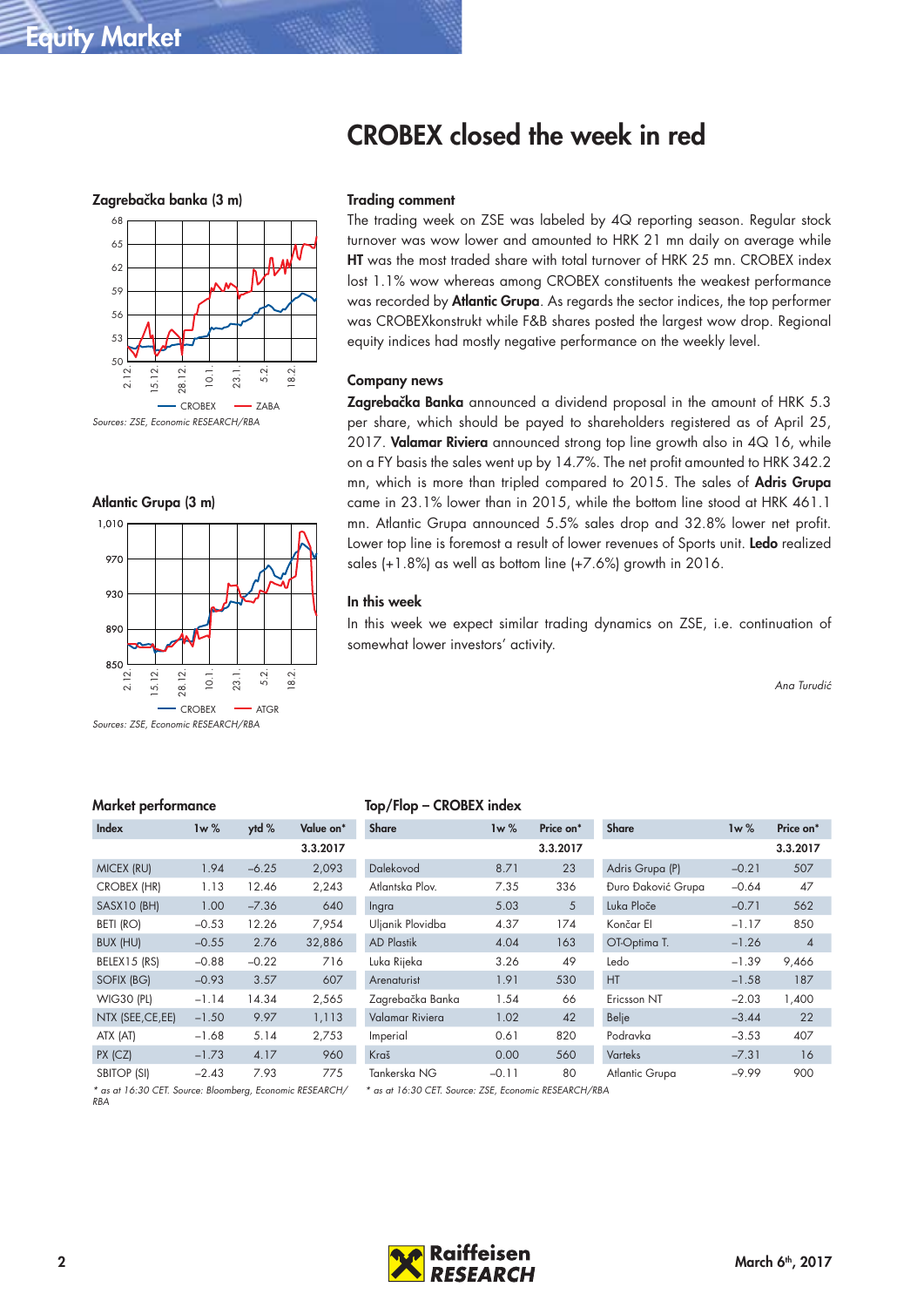# **Raiffeisen RESEARCH**

### **Raiffeisenbank Austria**

#### **Economic Research**

Zrinka Živković Matijević, MSc, Head of Department; tel: +385 1/61 74 338, email: zrinka.zivkovic-matijevic@rba.hr Elizabeta Sabolek Resanović, Economic Analyst; tel: +385 1/46 95 099, e-mail: elizabeta.sabolek-resanovic@rba.hr Tomislava Ujević, Economic Analyst; tel: + 385 1/61 74 606, email: tomislava.ujevic@rba.hr

#### **Financial Advisory**

Nada Harambašić Nereau, MSc, Financial Analyst; tel.: +385 1/61 74 870, email: nada.harambasic-nereau@rba.hr Ana Turudić, Financial Analyst; tel: +385 1/61 74 401, email: ana.turudic@rba.hr

#### **Markets and Investment Banking**

Robert Mamić, Executive Director; tel: +385 1/46 95 076, email: robert.mamic@rba.hr

## **Editor**

Zrinka Živković Matijević, MSc, Head of Economic Research

#### **Abbreviations**

- bp basis points
- CERP Restructuring and Sale Center DZS – Croatian Bureau of Statistics
- ECB European Central Bank
- EUR Euro
- FED Federal Reserve System

GDP – Gross Domestic Product

#### **Design**

SIBI; OIB: 62606715155; I.B. Mažuranić 70, 10090 Zagreb

#### **Publisher**

Raiffeisenbank Austria d.d. Zagreb Magazinska cesta 69, 10000 Zagreb www.rba.hr tel. ++385 1/45 66 466 fax: ++385 1/48 11 626

Publication finished on March 3, 2017 Publication approved by editor on March 6, 2017 at 08:05 First release scheduled for March 6, 2017 at 08:17

HBOR – Croatian Bank for Reconstruction and Development HNB – Croatian National Bank IMF – International Monetary Fund kn, HRK – Kuna MF – Ministry of Finance

pp – percentage points Q1, Q2, Q3, Q4 – quarters RBA – Raiffeisenbank Austria d.d. USD – Dollar yoy – year-on-year

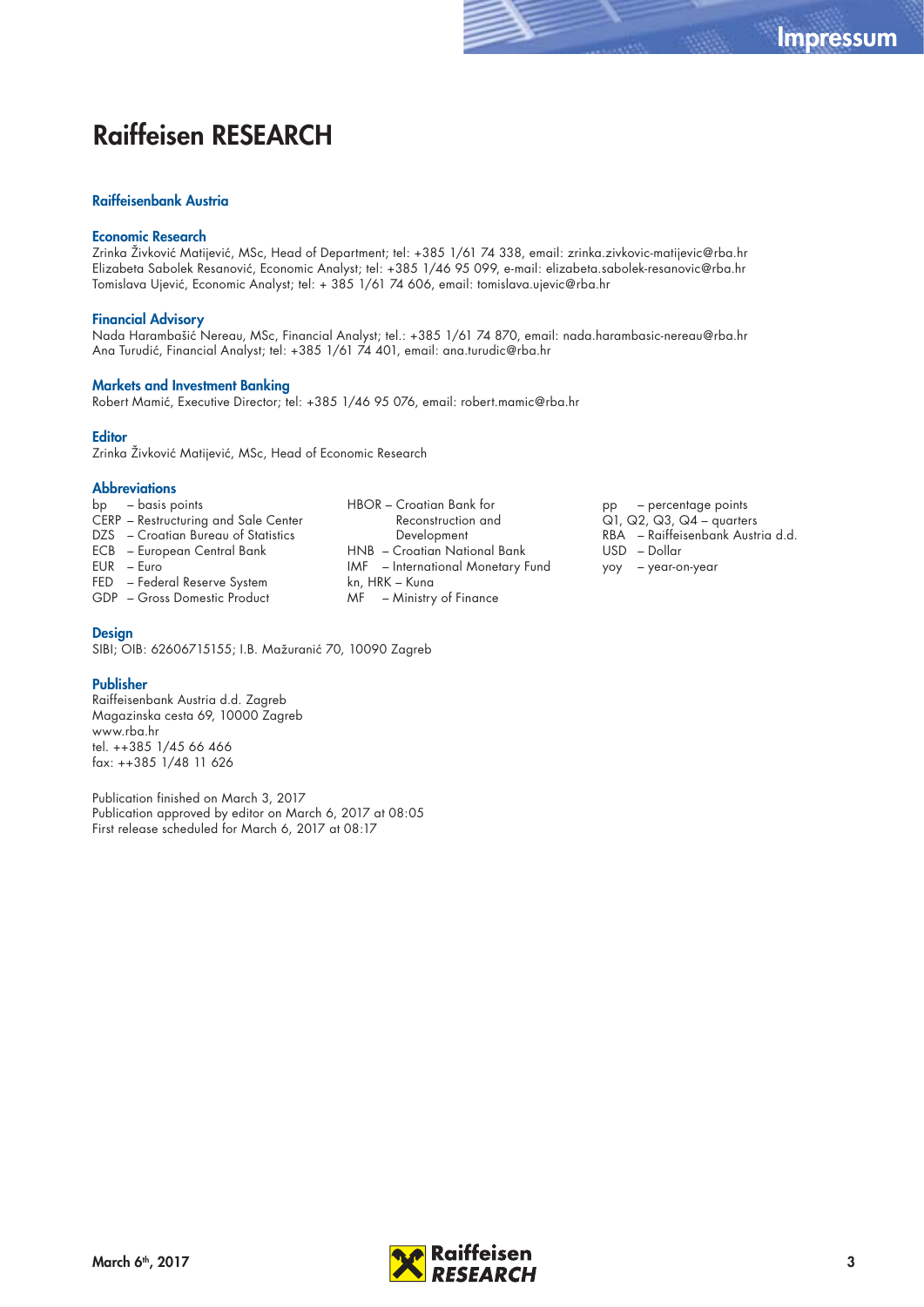# **Disclaimer**

# **Disclaimer**

Published by Raiffeisenbank Austria d. d. Magazinska cesta 69, 10000 Zagreb, Hrvatska ("RBA"). RBA is a credit institution and is has been incorporated in keeping with the Credit Institutions Act.

Economic Research and Financial Advisory are organizational units of RBA.

*Supervisory Authority*: Hrvatska agencija za nadzor financijskih usluga, Miramarska 24b, 10 000 Zagreb (Croatian Financial Services Supervisory Agency) and Hrvatska narodna<br>banka, Trg hrvatskih velikana 3, 10002 Zagreb (C

This publication is for information purposes only and may not be reproduced, translated, distributed or made available to other persons other than intended users, in whole or in part, without obtaining prior written permission of RBA on a case to case basis. This document does not constitute any kind of investment advice or a personal recommendation to buy,<br>hold or sell financial instruments and it is n to regulations of any state, including the Republic of Croatia, for a primary issue or secondary trading in financial instruments, regardless of whether investors are classified as retail or professional investors and regardless of whether they are entities or residents of the Republic of Croatia or of any other jurisdiction.

This publication is fundamentally based on generally available information, which we consider to be reliable, but we do not make any representation, warranty or assurance as to accuracy, completeness or correctness of such information. All analyses contained in this publication are based solely on generally available information and on assumption that<br>the information is complete, true and accurat political environment and prospects. The estimates, projections, recommendations or forecasts of future events and opinions expressed in this publication constitute independent<br>judgement made by analysts as at the date of Bureau of Statistics, the Croatian National Bank, the Government of the Republic of Croatia, the Croatian Employment Service, the Croatian Pension Insurance Institute, the Ministry of Finance, the Croatian Financial Services Supervisory Agency, the Zagreb Stock Exchange, the Institute of Economics, Bloomberg, Eurostat, the Vienna Institute for International<br>Economic Studies and other sources which ar

RBA is under no obligation to keep current the contents of this publication and reserves the right to withdraw or suspend them in whole. The publication of an up-to-date revised analysis, if any, shall be made at the discretion of analysts and RBA. In case of any modification or suspension of the contents of this publication, RBA shall publish the notice of modification or suspension, and information regarding the circumstances which lead to the modification or suspension of this publication, in the same manner as this publication,<br>with a clear reference to the fact that the

This publication does not purport to be and does not constitute a basis for making any investment decision and all users are advised to seek additional expert advice and information to the extent they deem necessary, before making any investment decision.

The prices of financial instruments mentioned in this publication are the closing prices available at 16:30 CET on the day which precedes the date of this publication, unless stated otherwise in the publication.

Investment options discussed in this publication may not be appropriate for certain investors, depending on their specific investment objectives and investment time horizon, and<br>taking into account their overall financial from investment in financial instruments, financial products or investment instruments which are the subject of this publication are not explained in whole or in full detail. Information<br>is provided "as is" without giving appropriateness of investment in any instruments discussed or mentioned in this document, based on risks and benefits resulting from such instruments, and on their investment stra-<br>tegy and legal, fiscal and financial posi specific detailed information and advice from competent certified investment advisors.

RBA, Raiffeisen Bank International AG ("RBI"), and any other company connected with them, including their directors, authorized representatives or employees, and any other<br>party, do not accept any responsibility of liabili

This publication is disseminated to investors who are expected to make independent investment decision and estimates of investment risks, including issuer risk, capital market risk and risks related to economic and political circumstances and prospects, without placing undue reliance on this publication, and this publication shall not be distributed, reproduced<br>or published in whole or in part for an

RBA publishes financial instrument valuation and analyses independently or as part of publications which are created and distributed by Raiffeisen Centrobank, Austria ("RCB") and<br>Raiffeisen Zentralbank AG, Austria ("RZB")

iteria for issuance of stock market recommendation (rating) and risk classification are defined as follows:

"Buy": for stocks which have an expected total return at least 15% (20% for stocks with high volatility risk / 10% for stocks with low volatility risk) and represent the most attractive<br>stocks among all stocks we analyze a

"Hold": for stocks for which we expect a positive return up to 15% (up to 20% for stocks with high volatility risk / up to 10% for stocks with low volatility risk) over next 12 months.

"Reduce": expected negative return up to –10% over next 12 months.

"Sell": for stock with expected negative return by more than –10% u over next 12 months.

Target prices are based on calculated fair value which is derived by applying relative valuation tools (peer group analysis) or discounted cash flow DCF method. Detailed informa:<br>tion on specific valuation methods applied

When publishing the analyses, ratings are determined by applying above mentioned ranges. Temporary deviations from the aforementioned ranges will not automatically result in<br>the alteration of a recommendation, and the resp

Opinions concerning Croatian money market rates and price fluctuations of government bonds issued in the Republic of Croatia are based on the analysis of market ratio movements.

This publication is not an offer or a personal recommendation to buy or sell a financial instrument. Information presented here does not constitute a comprehensive analysis of all material facts related to issuer, industry or financial instrument. This publication may contain expectations and forward-looking representations, which involves risks and uncertain-<br>ties, however, they are not a warranty

Overview of Raiffeisen recommendations:

|                             | Buy | Hold | Reduce | Sell  | Suspended | <b>Under review</b> |
|-----------------------------|-----|------|--------|-------|-----------|---------------------|
| No. of recommendations      |     |      |        |       |           |                     |
| % of all recommendations    | 0%  | 86%  | 14%    | 0%    | 0%        | 0%                  |
| Investment banking services |     |      |        |       |           |                     |
| % all IB services           | 0%  | 29%  | 0%     | $0\%$ | 0%        | $0\%$               |

A list of all historic recommendations for stock coverage, local money market rates in the Republic of Croatia, Croatian government bonds issued in the local markets and other<br>recommendations is available at: http://www. r

Please note that RBA, its related companies, employees, executives and other persons who participated in the preparation of this publication, and their related persons, may hold or<br>trade in financial instruments in excess protection and conflict of interest prevention measures RBA has ensured to a reasonable extent that this circumstance has not in any way affected anything that is mentioned in this publication.

RBA is part of RBI Group. RBI is a business investment bank domiciled in Austria. For 25 years RBI has been active in Central and Eastern Europe (CEE region) where it operates a network of subsidiary banks, leasing companies and numerous other companies which provide financial services in 17 markets. As a result of its position in Austria and CEE, RBI<br>has established relationship, or expanded them (including, but not being limited to, investment banking services) with the issuer mentioned in the analysis during the past 12 months. RBI and related companies have set up orga-